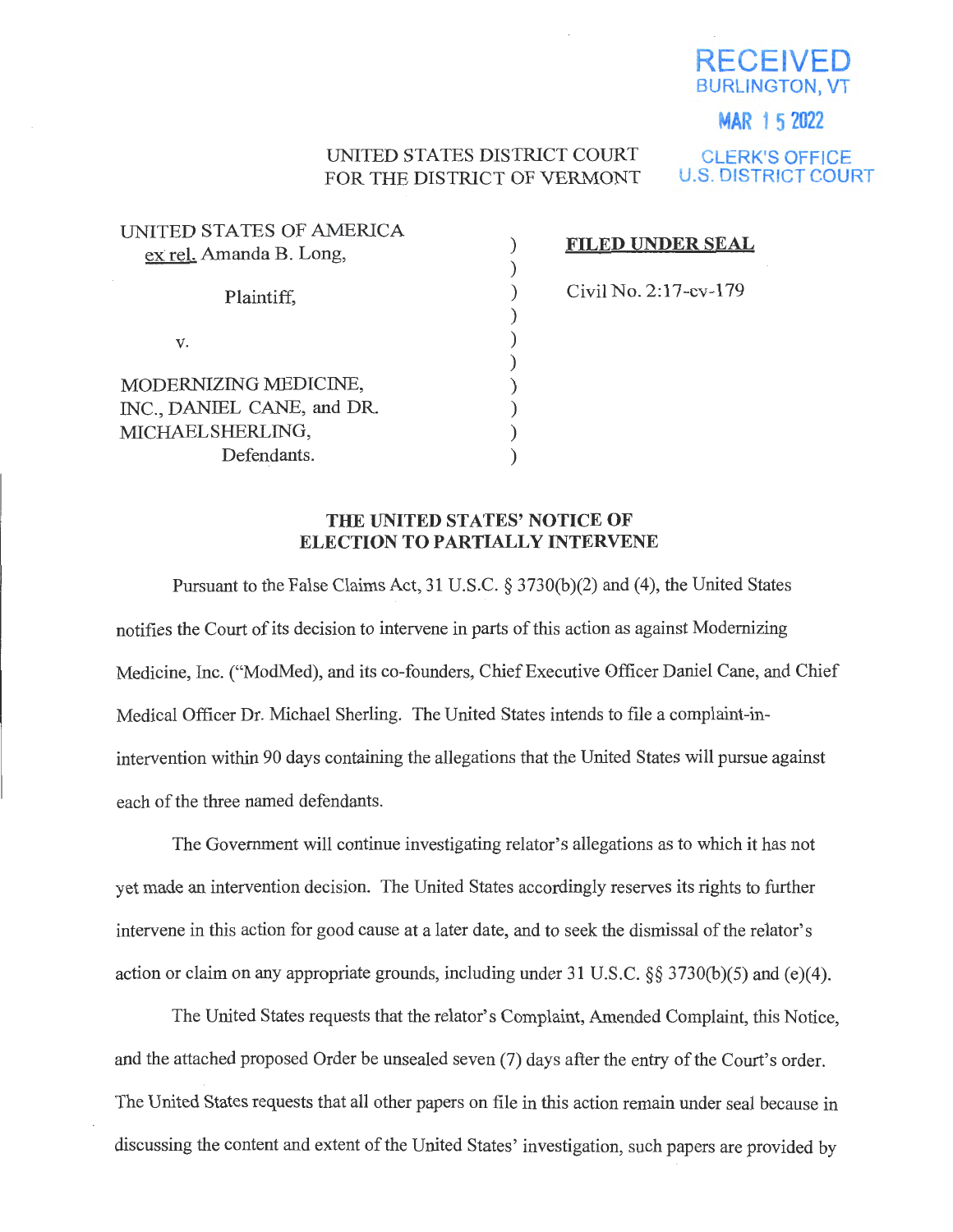law to the Court alone for the sole purpose of evaluating whether the seal and time for making an election to intervene should be extended.

A proposed order accompanies this notice.

Respectfully submitted,

UNITED STATES OF AMERICA

BRIAN M. BOYNTON Principal Deputy Assistant Attorney General

NIKOLAS P. KEREST United States Attorney

By:

OWEN C.J. FOSTER LAUREN ALMQUIST LIVELY Assistant U.S. Attorneys P.O. Box 570 Burlington, VT 05402-0570 (802) 951-6725 Owen.cj.foster@usdoj.gov Lauren.lively@usdoj.gov

Jamie Yavelberg Edward C. Crooke Kelley Hauser Sarah Hill Attorneys, Civil Division United States Department of Justice Commercial Litigation Branch 601 D Street NW Washington, DC 20004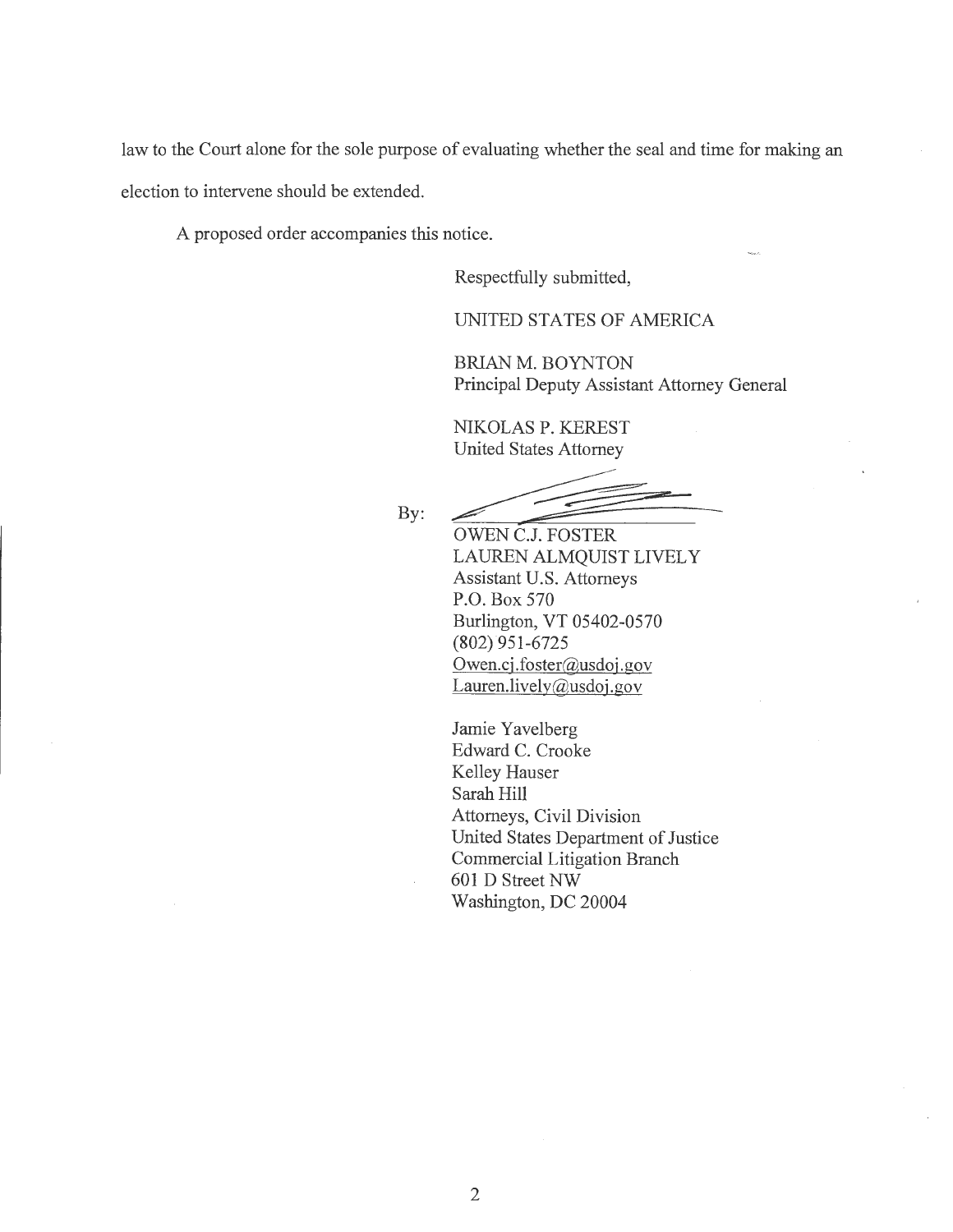### UNITED STATES DISTRICT COURT FOR THE DISTRICT OF VERMONT

| UNITED STATES OF AMERICA<br>ex rel. Amanda B. Long,                      |  |
|--------------------------------------------------------------------------|--|
| Plaintiff,                                                               |  |
| v.                                                                       |  |
| MODERNIZING MEDICINE, INC.,<br>DANIEL CANE, and DR. MICHAEL<br>SHERLING, |  |
| Defendants.                                                              |  |

# ) -· **FILED UNDER SEAL**

) Civil No. 2:17-cv-179

## **[PROPOSED] ORDER**

The United States having intervened in part of this action pursuant to the False Claims Act, 31 U.S.C. § 3730(b)(2) and (4), the Court rules as follows:

IT IS ORDERED that,

1. the relator's Complaint, Amended Complaint, the Government's Notice of

Election to Partially Intervene, and this Order be unsealed seven (7) days after the entry of this Order;

2. the United States shall serve its Complaint upon defendants, together with this

Order, within 90 days;

3. the relator shall serve its Amended Complaint upon defendants within 90 days;

4. all other papers or Orders on file in this matter shall remain under seal;

5. the seal be lifted on all other matters occurring in this action after the date of this

Order;

6. as to the part of the action in which the United States has not yet made an intervention decision, the parties shall serve all pleadings and motions filed in that part of the